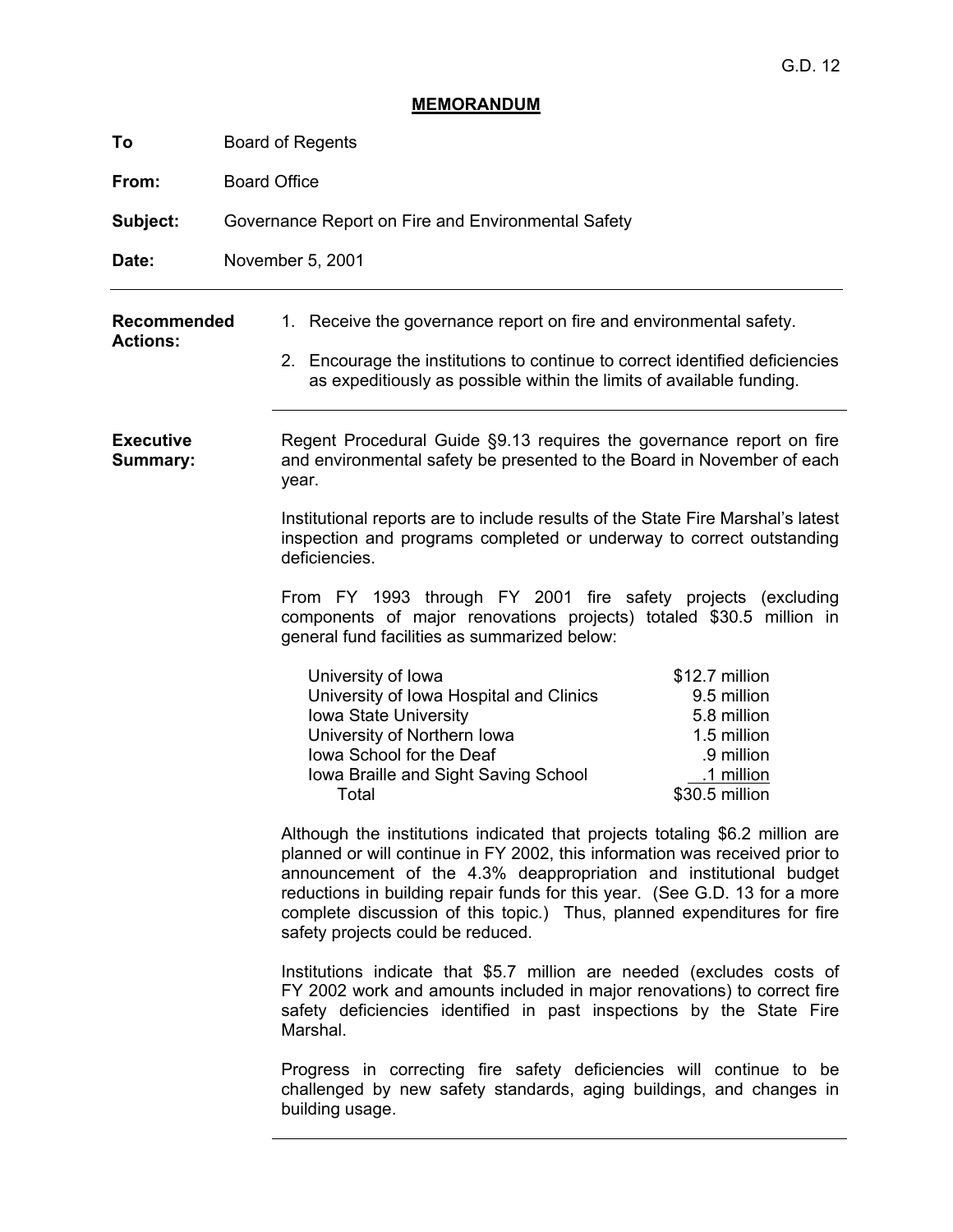**Strategic Plan:** Key Result Area 4.0.0.0 of the Board's Strategic Plan: Meet the objectives of the Board and institutional strategic plans and provide effective stewardship of the institutions' state, federal and private resources.

> Objective 4.3.0.0: Maintain and acquire physical facilities and equipment to meet stewardship responsibilities and changing institutional needs resulting from annual goal-setting and monitoring.

Correction of fire safety deficiencies is also addressed directly or indirectly in each institution's strategic plan.

**Background:** Annual fire and environmental safety reports have been presented to the Board since 1988.

> Fire and environmental safety standards are established by several agencies, including the State Fire Marshal, and federal and state governmental regulatory entities.

Deficiencies The State Fire Marshal's office identifies deficiencies during biennial campus inspections, or campus personnel note the deficiencies. The University of Iowa also requested a special inspection by the Iowa City Fire Marshal, which was conducted during 1998.

> Potentially life-threatening deficiencies are promptly addressed and corrected, or facilities are closed until they can be made safe.

> Lesser risks are prioritized using multiple factors including hazard assessments and regulatory requirements.

> Renovation projects and new construction must meet current building codes.

Funding Sources Some of the funding sources used in the past to correct deficiencies include:

> Proceeds from Academic Building Revenue Bonds; General fund budget building renewal (repair) funds; Capital appropriations; and Income from Treasurer's Temporary Investments

Prior State Support 1990 General Assembly — \$6 million in Academic Building Revenue Bonds for universities.

> 1991 General Assembly — \$20 million in Academic Building Revenue Bonds for deferred maintenance, fire and environmental safety, equipment and utility projects.

> 1994 General Assembly — \$2 million in Academic Building Revenue Bonds for fire and environmental safety and deferred maintenance.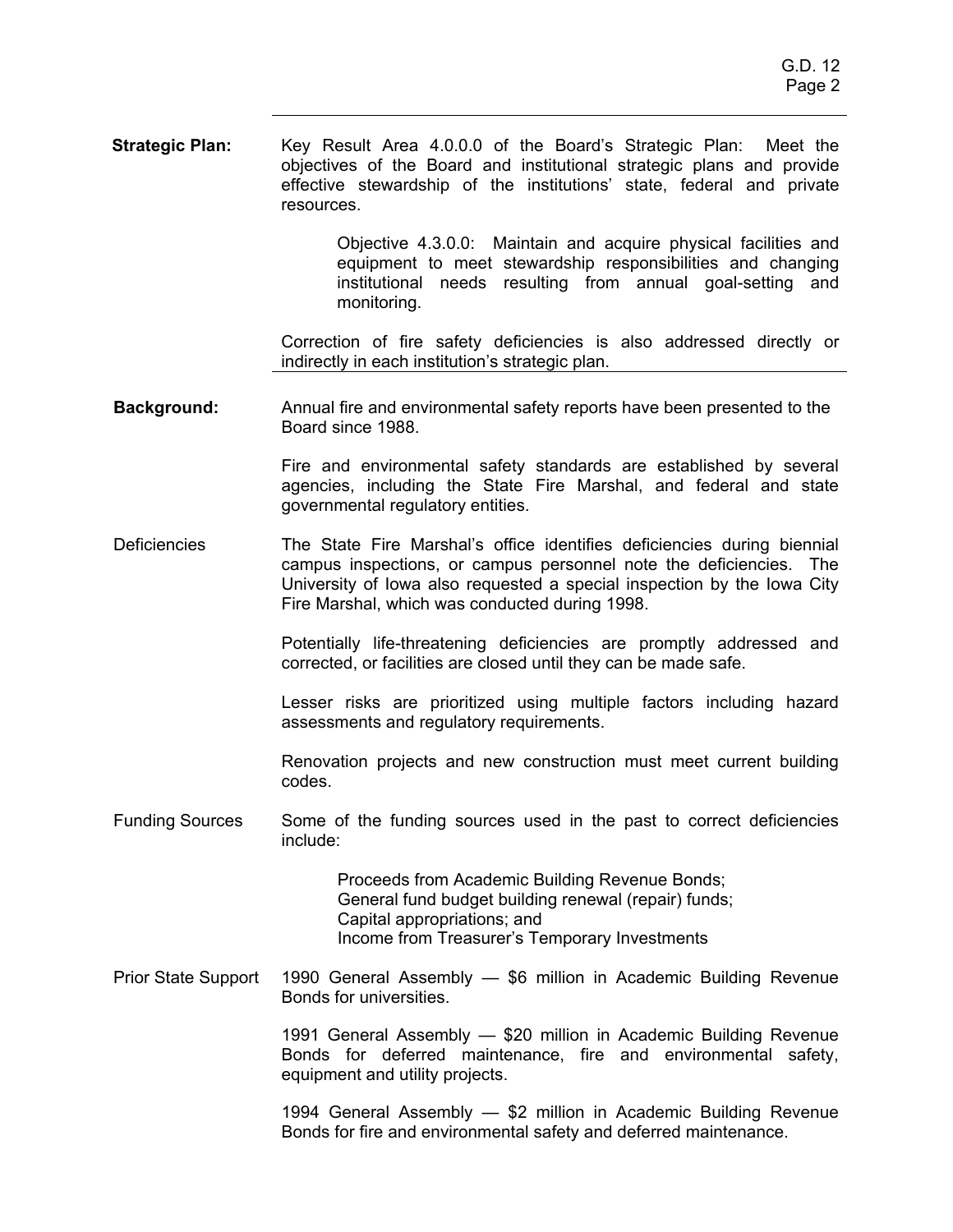1995 General Assembly — \$5 million appropriation from the Infrastructure Fund for fire and environmental safety, renovation and deferred maintenance at the universities.

- The University of Iowa and Iowa State University allocated \$1 million of each institution's \$2 million appropriation for fire and environmental safety projects.
- These funds were used to help complete the FY 1996 projects included in Table 1.

Appropriations were made for FY 1996, FY 1998 and FY 1999 for fire safety improvements and installation of the visual alert system at the Iowa School for the Deaf.

1996, 1997, and 2000 General Assemblies – Appropriated funds for major renovations; fire safety issues were and are being addressed as part of the following renovations:

- SUI Biological Sciences, Phases I and 2, Engineering Modernization projects;
- ISU Gilman Hall Systems Upgrade; and
- UNI Lang Hall Renovation.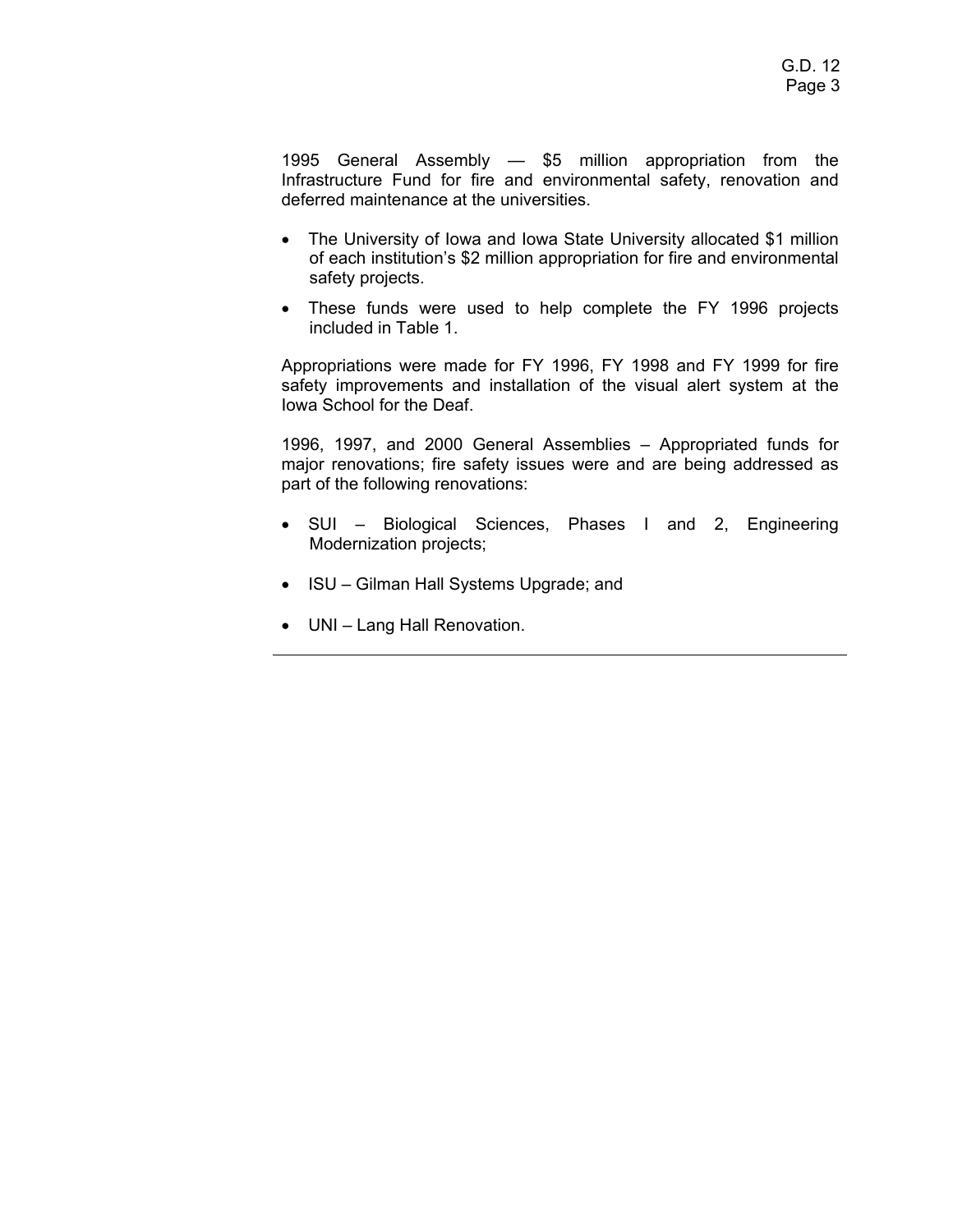**Analysis:** The following table provides a comparison between Fall 2000 and Fall 2001 of the institutional estimates of costs needed to correct the fire safety deficiencies in general fund buildings as identified by the State Fire Marshal's office.

| <b>FIRE SAFETY DEFICIENCIES</b><br><b>Additional Funding Needed</b><br>to Correct Fire Safety Deficiencies<br>Identified by the State Fire Marshal <sup>1</sup><br><b>General Fund Facilities</b> |                                                                         |                                                                            |
|---------------------------------------------------------------------------------------------------------------------------------------------------------------------------------------------------|-------------------------------------------------------------------------|----------------------------------------------------------------------------|
| (\$Thousands)                                                                                                                                                                                     | FY 2001 <sup>2</sup>                                                    | $FY$ 2002 <sup>3</sup>                                                     |
| <b>SUI</b><br><b>ISU</b><br><b>UNI</b><br><b>ISD</b><br><b>IBSSS</b><br><b>Total</b>                                                                                                              | \$3,208.1 <sup>4</sup><br>$524.7^{5}$<br>0.0<br>0.0<br>0.0<br>\$3,732.8 | \$3,610.8 <sup>4</sup><br>$2,033.6^{5}$<br>0.0<br>85.0<br>0.0<br>\$5,729.4 |

Five-Year Capital Program, in buildings to be demolished, and for which waivers from the State Fire Marshal are to be requested.

 $2$ As reported November 2000, excludes work to be undertaken during FY 2001.

 $3$ As reported November 2001, excludes work to be undertaken during FY 2002.

<sup>4</sup>Estimated cost for the University of Iowa to complete the fire safety program for all general fund and Oakdale buildings. No costs associated with work at UIHC are included; UIHC inspections are conducted by the Joint Commission on Accreditations of Healthcare Organizations (JCAHO).

<sup>5</sup>Does not include additional \$5.6 million in fire and building safety items identified by institutional personnel or improvements needed to address deficiencies at the Chemical Waste Handling Facility. The estimated cost of a new facility is being evaluated.

While both the University of Iowa and Iowa State University continue to spend significant sums on fire safety projects (see Table 1 on page 12), the costs needed to correct deficiencies identified by the State Fire Marshal have increased since last year's report.

The University of Iowa attributes the increase in funding needed to correct fire safety deficiencies to a combination of information received from the 2001 inspection by the State Fire Marshal's Office, which included 15 academic / administrative buildings, better cost information, inflationary increases, and the cost of maintaining and replacing fire alarm and detection systems.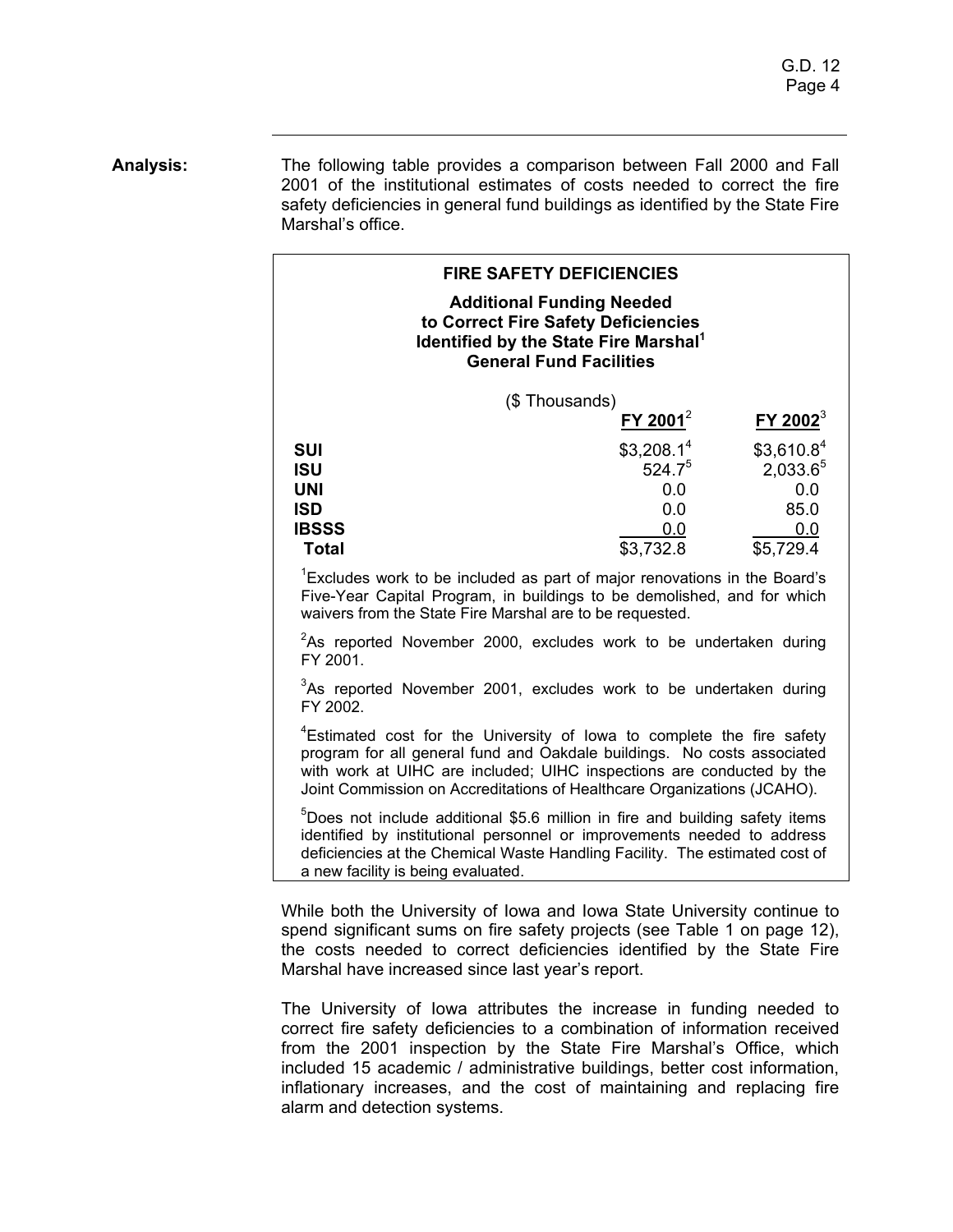The State Fire Marshal's Office conducted its last inspection of Iowa State University's academic buildings in 2001. While the University has made a systematic effort to address the deficiencies detailed in the 1999 inspection by the State Fire Marshal's Office, the most recent inspection has noted additional deficiencies, and the costs of other corrective actions have increased.

The costs reported for the Iowa School the Deaf result from the 2001 inspection by the State Fire Marshal's Office. (An inspection had not been done since 1995.)

Prioritization Each Regent institution cooperates with the State Fire Marshal in establishing fire safety priorities, and each institution has a systematic method for determining the priority of fire safety improvements to be undertaken.

> Citations from the State Fire Marshal can be classified as (1) user, (2) maintenance, or (3) other deficiencies.

- 1. User deficiencies are housekeeping or procedural items such as the use of a doorstop to prop open a door or storage of an item in a hall.
- 2. Maintenance items usually require no design and minimal expenses per item, such as door repairs. These are corrected utilizing physical plant / facility management forces and funds.
- 3. Other deficiencies, the correction of which requires an outlay of funds beyond the capability of physical plant (facility management) maintenance funds, are prioritized.

## **UNIVERSITY OF IOWA**

State Fire Marshal **Inspections** The State Fire Marshal's inspection during the summer of 2000, which surveyed 26 academic buildings, identified significant deficiencies in the Communications Center, the International Center and Seashore Hall. In last year's report, the University reported that corrective action would begin as funds became available.

> The inspection undertaken by the State Fire Marshal's Office during the summer of 2001 identified major deficiencies in Oakdale Hall, the Field House and the Medical Education Building.

- Some space in the S200 wing in Oakdale Hall has been vacated as requested by the State Fire Marshal's Office and corrective work is underway.
- The deficiencies in the Field House and Medical Education Building concern adequate exiting; discussions with personnel from the State Fire Marshal's Office will be scheduled after the University completes its analysis of the problems and identifies plans for correction.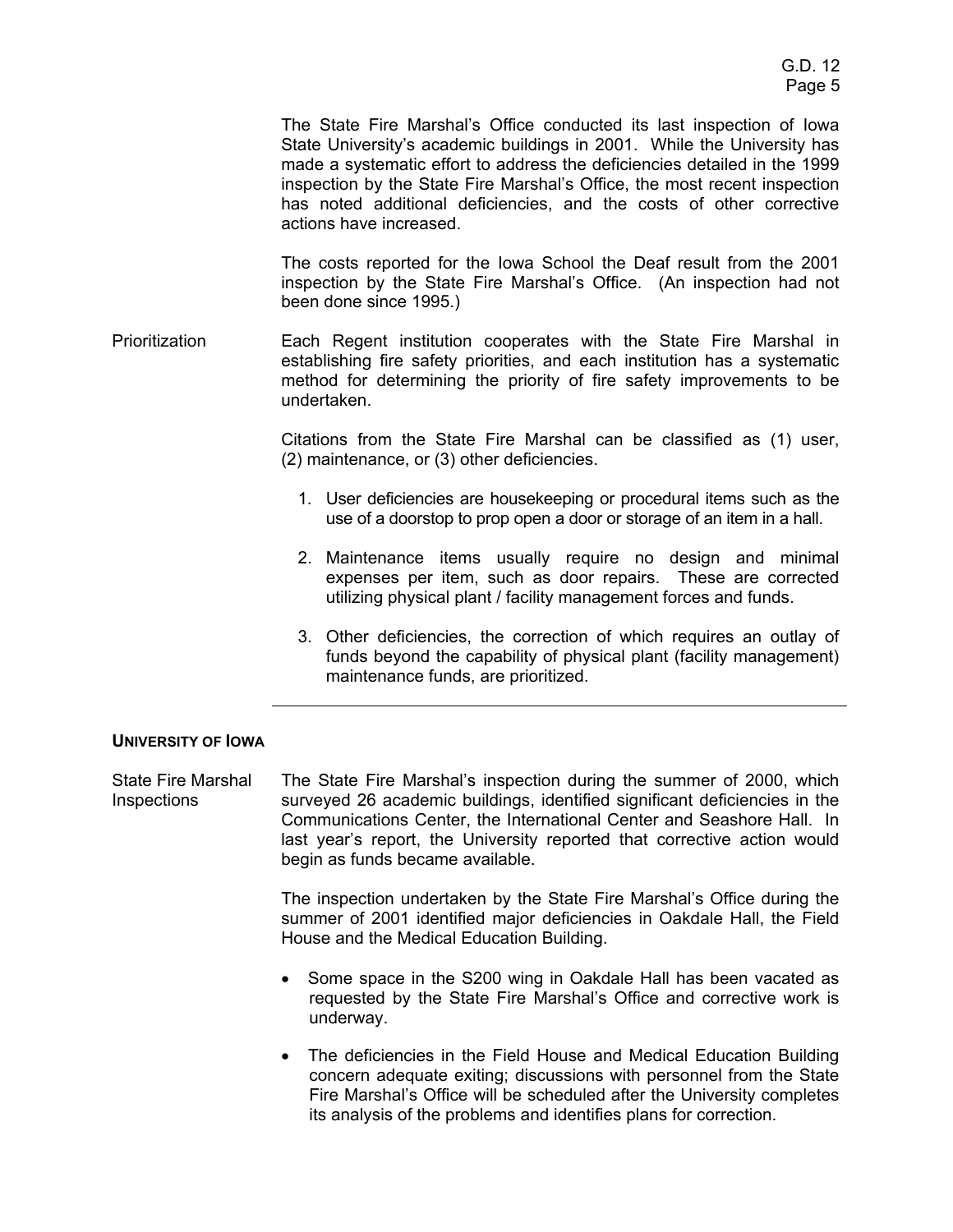The University plans to address these deficiencies by the use of FY 2003 funds.

Iowa City Fire Marshal Inspections program conducted in 1998. The Iowa City Fire Marshal inspected 35 buildings in a special inspection

- The intent of this inspection, which was conducted at the University's request, was to determine the level of fire safety present in a number of minor structures not customarily inspected by the State Fire Marshal.
- The inspection focused on structural, not housekeeping, types of deficiencies.
- Nine buildings have been razed since the inspection or are scheduled soon for removal; 12 buildings were free of structural violations. Violations in the remaining 14 buildings were primarily related to the need for improved exiting and fire alarms.
- The University anticipates that exiting and fire alarm issues in Shambaugh House will be corrected as part of the relocation of the building in late fall of 2001.
- The University plans to include corrections of the identified deficiencies in future fire safety correctional programming.

**Structural Compliance** The University estimates that, by the end of FY 2002, 86% of the main campus general fund space will be in general structural compliance with fire safety codes.

> General structural compliance is defined as the absence of fundamental building deficiencies, such as inadequate exiting, the lack of proper corridor separation, or the absence of a fire alarm system.

> The following table summarizes percentages of structural compliance reported since FY 1998.

# Main Campus General Fund Space Estimated % in Structural Compliance End of FY 1998 FY 1999 FY 2000 FY 2001 FY 2002 59% 72% 79% 87% 86%

Prioritization The University of Iowa utilizes, for some buildings, the National Fire Protection Association's Fire Safety Evaluation System (FSES) approach, which prioritizes projects in terms of each building's overall fire safety rather than on the basis of each individual deficiency within each building.

> This proactive approach identifies comprehensive building fire safety issues rather than responding to specific violations.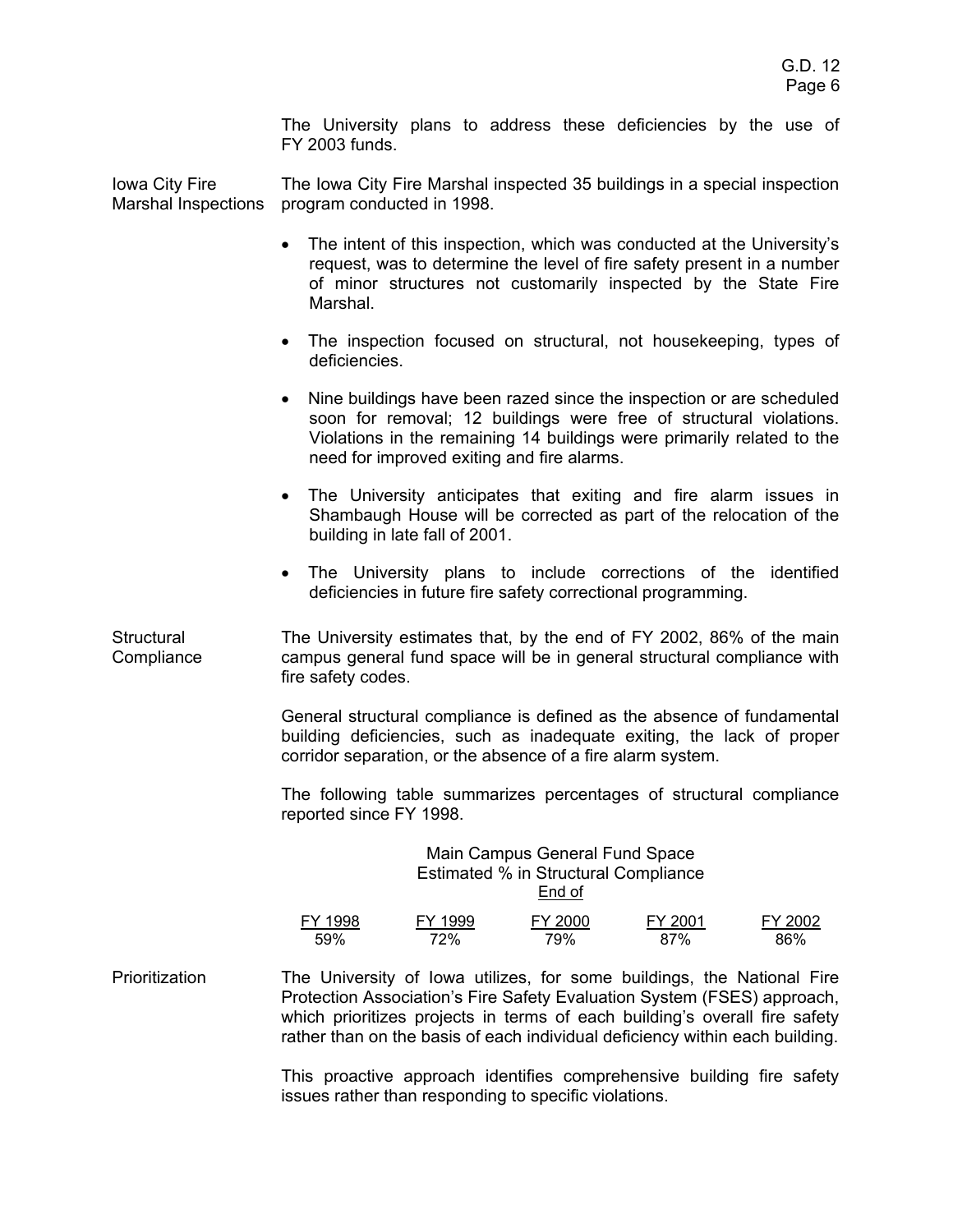Fire safety in existing buildings is assessed to determine the best way to provide protection equivalent to current code requirements (an equivalent level of life safety). Buildings which meet FSES standards are assumed to be at a level of safety equivalent to the requirements of Iowa Administrative Code.

The former State Fire Marshal endorsed the application of the FSES. The University is preparing documentation to finalize an agreement with the current State Fire Marshal regarding the use and application of the system in University buildings.

Components of Renovations The University evaluates how fire code requirements fit into each renovation project. If needed by code requirements, major renovation projects can address building-wide fire safety issues, such as alarm systems, and fire separation and egress routes.

> Current examples of renovation projects which include correction of fire safety projects are the Engineering, Biological Sciences and Hydraulics Laboratory modernization projects.

# **UIHC**

JCAHO Inspections Life safety code and fire safety inspections for the University of Iowa Hospitals and Clinics inspections are deferred by the State Fire Marshal to the Joint Commission on Accreditations of Healthcare Organizations (JCAHO) site survey. A JCAHO site survey was held in October 2001.

> The UIHC has embarked upon a major program to enhance fire safety. The program includes 100 percent sprinkler coverage of the hospital buildings and conversion of the current antiquated fire alarms to an addressable fire alarm system.

> The computer-based addressable fire alarm system provides faster response to alarms by pinpointing alarm locations and reduces maintenance requirements by automatic sensitivity tests and early warning of bad or dirty detectors.

> The UIHC has incorporated the 100 percent sprinkler coverage and addressable fire alarm system into its Five-Year Capital Program. The fire safety portion of the Five-Year Plan has also been submitted to and accepted by JCAHO.

## **IOWA STATE UNIVERSITY**

State Fire Marshal **Inspections** The State Fire Marshal's office conducted its last inspection of Iowa State University academic facilities in 2001; the inspection included 47 facilities. According to the University, the Fire Marshal indicated that overall he was pleased with the progress the University was making and the commitment of the maintenance staff.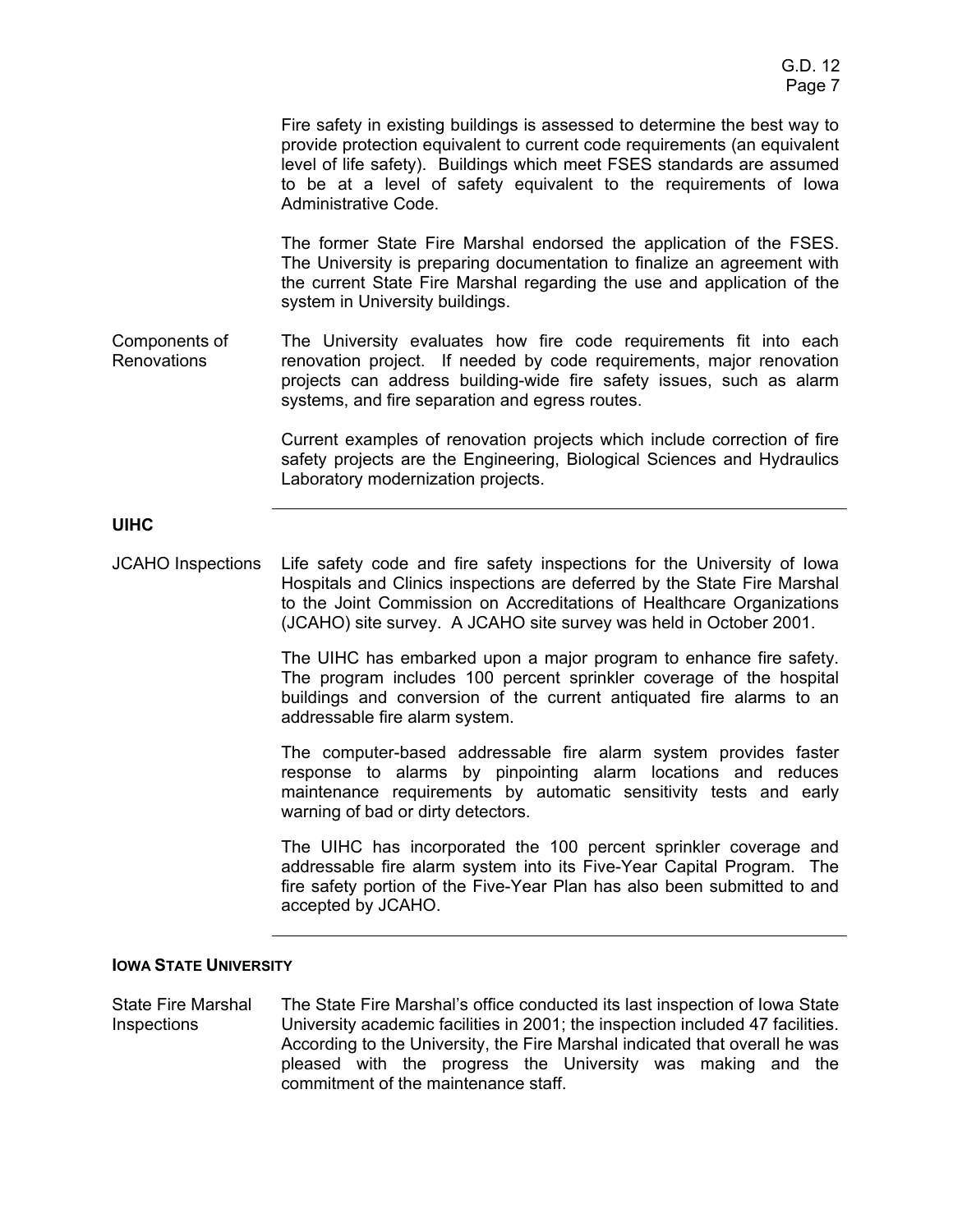The Fire Marshal's report included references to inadequate exiting in the basement of Andrew Richards House and the third floor of Forker Hall.

• The University's FY 2002 listing of planned fire safety projects includes the installation of corridor smoke detection systems in both buildings, as an accepted means to address these deficiencies.

The State Fire Marshal issued three citations for the chemical storage facility; all of the deficiencies have been previously cited.

- The University reports that the existing facility needs to be replaced even though the location of the current facility, the lack of regular occupants, and regular inspection and maintenance schedules minimize safety concerns.
- The University has retained the services of a local engineering firm to prepare a feasibility study and cost estimate for a Regulated Materials Facility; the University plans to bring forward a preliminary project budget for Board approval at the conclusion of this process.
- The University has indicated that progress on the project has been impacted by the state's budget reductions.
- Prioritization of Projects Eminent fire and environmental risks are always addressed immediately. The University utilizes a prioritization approach that ranks fire safety deficiencies identified by the State Fire Marshal at the top of its list. Remaining projects are ranked according to a risk rating priority method developed by the University's Department of Environmental Health and Safety (EH&S) and accepted by the State Fire Marshal.

The Department of Environmental Health and Safety (EH&S) reviews plans and designs for new buildings and renovation projects for fire safety deficiencies. This information is shared with project designers and engineers who may also consult with on fire code issues and problem resolution involving fire safety deficiencies.

Components of Renovations Ongoing remodeling / renovation activities which are correcting deficiencies reported by the State Fire Marshal include Beardshear and Gilman Halls.

#### **UNIVERSITY OF NORTHERN IOWA**

State Fire Marshal Inspections The State Fire Marshal's representative last surveyed the University between June and September 2001, but the University has yet to receive official notification of the results of the survey.

> The 1999 inspection identified 120 items in 33 academic buildings. According to the University, 92 deficiencies were corrected during FY 2000 and FY 2001 at a cost of approximately \$77,500. Variances for two deficiencies will be requested and four deficiencies will be addressed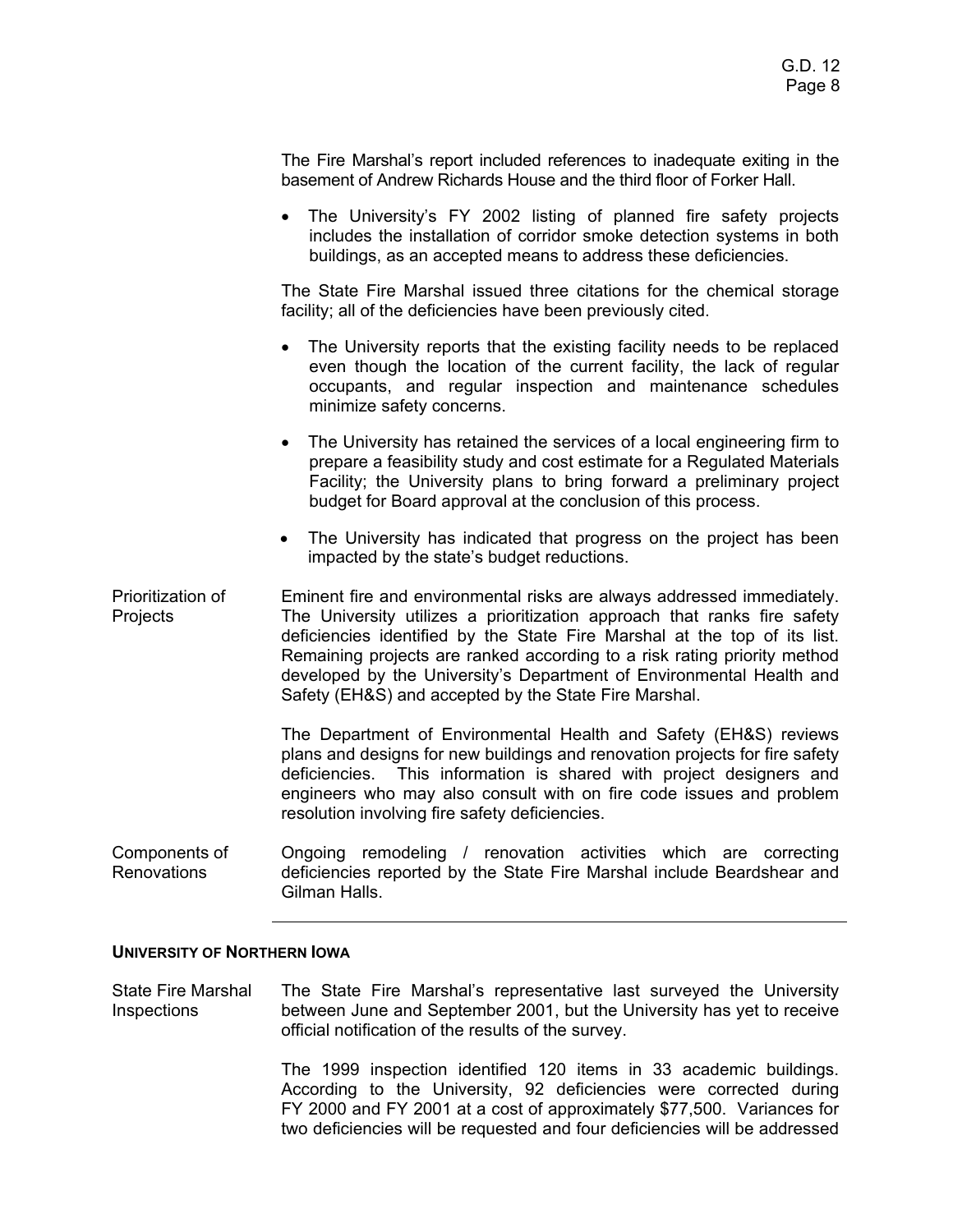during building renovations.

- Prioritization of Projects The University of Northern Iowa prioritizes those items where the potential risk to human life is the greatest. Maintenance deficiencies identified during previous inspections generally receive priority consideration.
- Components of **Renovations** When planning renovation projects, the Facilities Planning office reviews the fire safety deficiencies and addresses those deficiencies as part of the project. Major renovation projects that may have an impact on fire safety systems already in place are sent to the State Fire Marshal's office for review.

Fire safety deficiencies previously identified in Lang Hall were corrected during its recent renovation.

#### **IOWA SCHOOL FOR THE DEAF**

State Fire Marshal Inspections The State Fire Marshal's most recent fire safety inspection took place during the summer of 2001. The School reports that it aggressively addressed and resolved approximately 145 of the 228 citations.

> The remaining 83 citations are predominantly located in uninhabited areas of Giangreco Hall. The Fire Marshal's report noted that the third floor of the east wing is not to be used for sleeping rooms until there has been compliance with the code regulations. The School will address these citations as part of future remodeling projects.

> Two of the citations in the swimming pool area will no longer be applicable when the Recreation Complex is completed and the current swimming area is closed.

Prioritization of Projects The School's priority has always been to address first those citations in the student areas. Citations for uninhabited or unused areas are assigned a low priority and addressed as funds permit.

#### **IOWA BRAILLE AND SIGHT SAVING SCHOOL**

State Fire Marshal Inspections The State Fire Marshal's office conducted its most recent inspection at the Iowa Braille and Sight Saving School in September 1997. Of the seven citations, five were corrected by November 30, 1997.

> The other two citations related to the recently installed fire doors in Rice and Palmer Halls which did not have the proper fire rating for their proximity to the fire escapes. Additional fire alarm sensors were installed in the affected areas for added safety. The School sought a variance from the State Fire Marshal to continue to use the doors in October 1999.

Prioritization of **Projects** The safety and well-being of the students and staff of the School continues to be a priority. In the recent past, the most pressing fire safety issue has been the age and capabilities of the fire alarm systems. All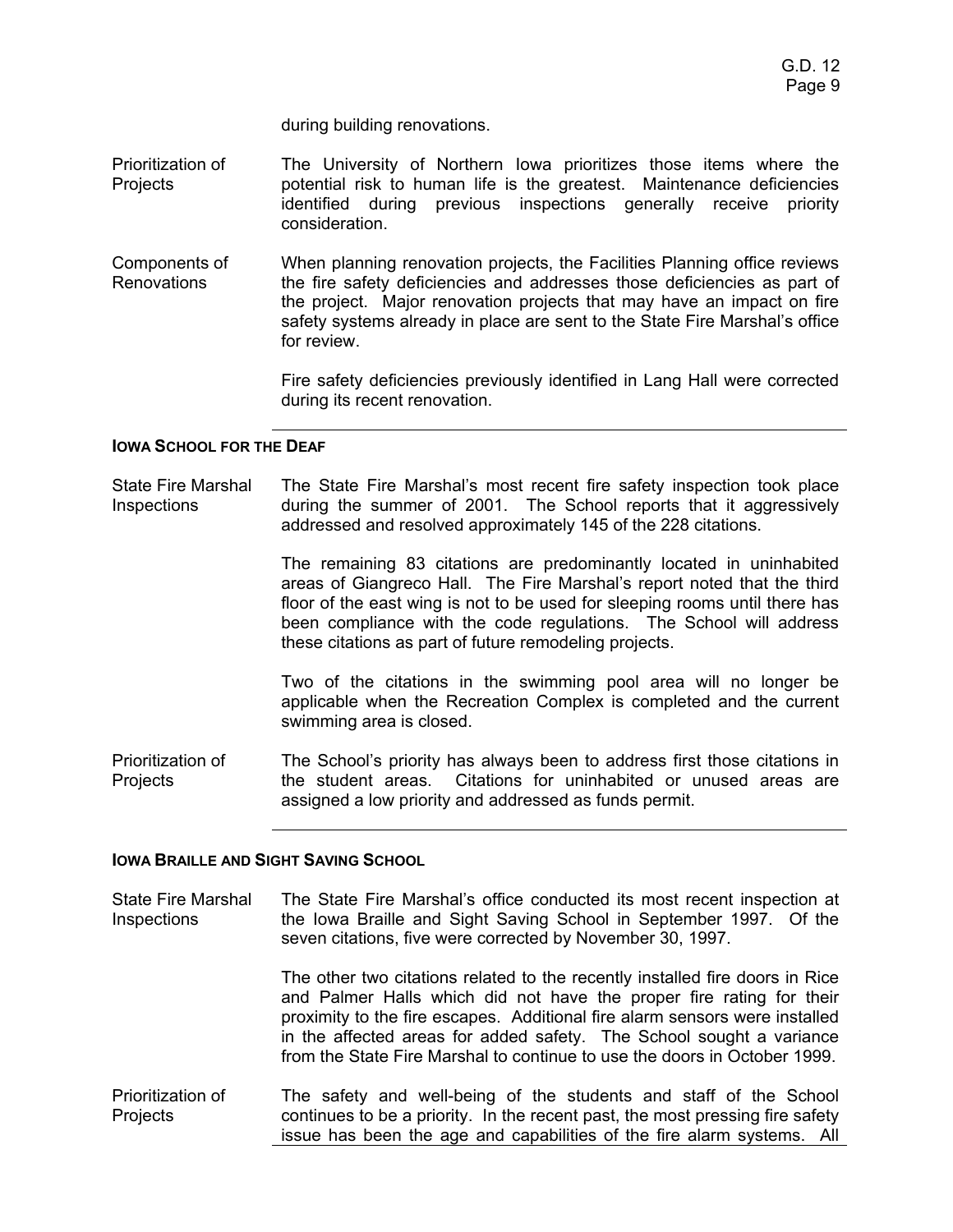systems replaced in the mid 1990s are working correctly.

|                                                              | Although not cited in the last Fire Marshal's report, the School continues<br>to refurbish, retrofit or replace emergency exit lights and install magnetic<br>door holders in the dormitories. The electronic door holders provide<br>student access without compromising fire safety.<br>They are<br>interconnected with the fire alarm system and automatically close the<br>door when the alarm system is activated. |
|--------------------------------------------------------------|-------------------------------------------------------------------------------------------------------------------------------------------------------------------------------------------------------------------------------------------------------------------------------------------------------------------------------------------------------------------------------------------------------------------------|
| <b>Other</b><br><b>Environmental</b><br><b>Safety Issues</b> | In addition to fire safety deficiencies identified by the State Fire Marshal,<br>funding is needed for environmental safety deficiencies identified by<br>campus personnel and regulatory entities.                                                                                                                                                                                                                     |
|                                                              | Environmental safety issues addressed in the institutional reports include<br>asbestos, lead, underground storage tanks, spill prevention control and<br>countermeasure plans, storm water pollution protection plans,<br>polychlorinated biphenyl's (PCB's), mercury, the clean air act, and<br>radioactive sites.                                                                                                     |
|                                                              | The institutions report that they are dealing appropriately with the issues,<br>and have developed the necessary plans.                                                                                                                                                                                                                                                                                                 |
| Asbestos                                                     | In August 1994, the Occupational Safety and Health Administration<br>(OSHA) promulgated new regulations covering asbestos abatement<br>activities. The new standard took effect October 1, 1995, and increased<br>the restrictions on construction activities and abatement actions. The<br>standard also requires identification signage on asbestos-containing<br>building materials.                                 |
| Lead                                                         | In May 1993, OSHA issued new lead safety standards addressing<br>workplace activities and practices that involve potential employee<br>exposure to lead. Many renovation projects of older buildings may<br>involve lead paint removal; these will require compliance with new OSHA<br>lead abatement regulations.                                                                                                      |
| <b>EPA Region VII</b><br>Enforcement<br>Initiative           | Region VII of the U.S. Environmental Protection Agency (EPA) has<br>announced an enforcement initiative directed towards colleges and<br>universities; it held a conference on Regulatory and Compliance<br>Overview in August 2001.                                                                                                                                                                                    |
|                                                              | According to attendees from Iowa State University, the<br>presentations hinted on "multi-media" (all environmental items<br>under the agency's purview) compliance inspections.                                                                                                                                                                                                                                         |
|                                                              | However, the two programs which received the most attention<br>were the Resource Conservation and Recovery Act (RCRA)<br>(covering the management of nonhazardous, hazardous and<br>medical waste) and the Spill Prevention, Control<br>and<br>Countermeasures (SPCC) program (part of the Oil Pollution<br>Prevention Regulation) under the Clean Water Act.                                                           |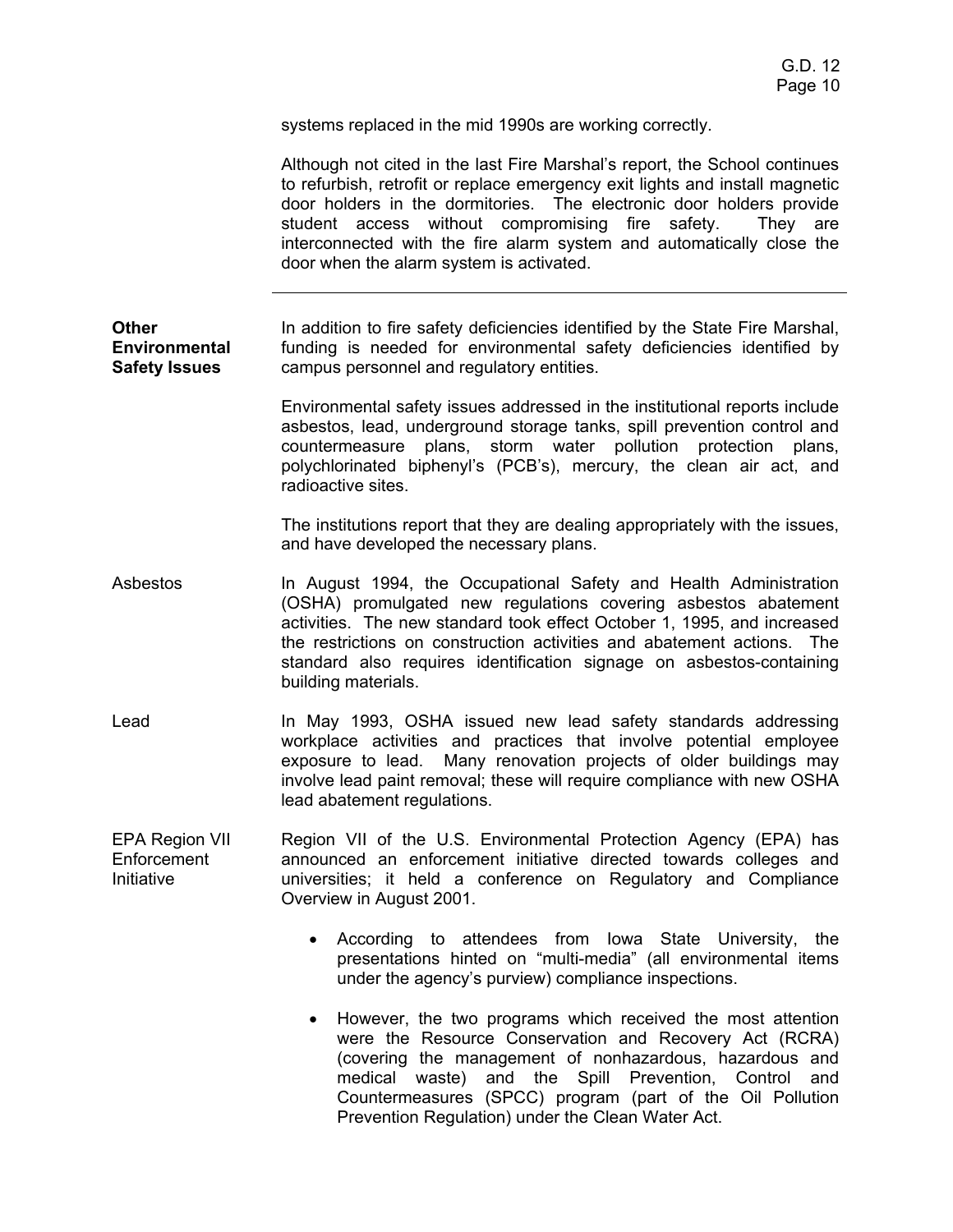Financing Projects Projects totaling \$6.2 million (Table 1) are planned or will continue for FY 2002 in general fund facilities. Building repair funds, income from treasurer's temporary investments, and UIHC building usage funds are expected to fund these projects.

> Current operating budget resources available to correct items are limited due to FY 2002 budget constraints and the demand for funds among fire safety, deferred maintenance, and building renewal.

> An analysis of building repair budgets is included in the docket item on deferred maintenance (See G.D. 13.)

> Capital appropriations are also requested from the State to fund improvements that are beyond the capability of the institutional operating budgets.

- The Board's Five-Year Capital Plan (FY 2003 FY 2007) includes \$10.0 million in funds to specifically address the fire and environmental deficiencies, including \$2.0 million in FY 2003.
- In addition, major remodeling projects included in the Board's Five-Year Capital Plan will correct certain fire safety deficiencies.

Approved:

Robert ∕J. Barak

h:\bf\2001\01novdoc\novgd12.doc